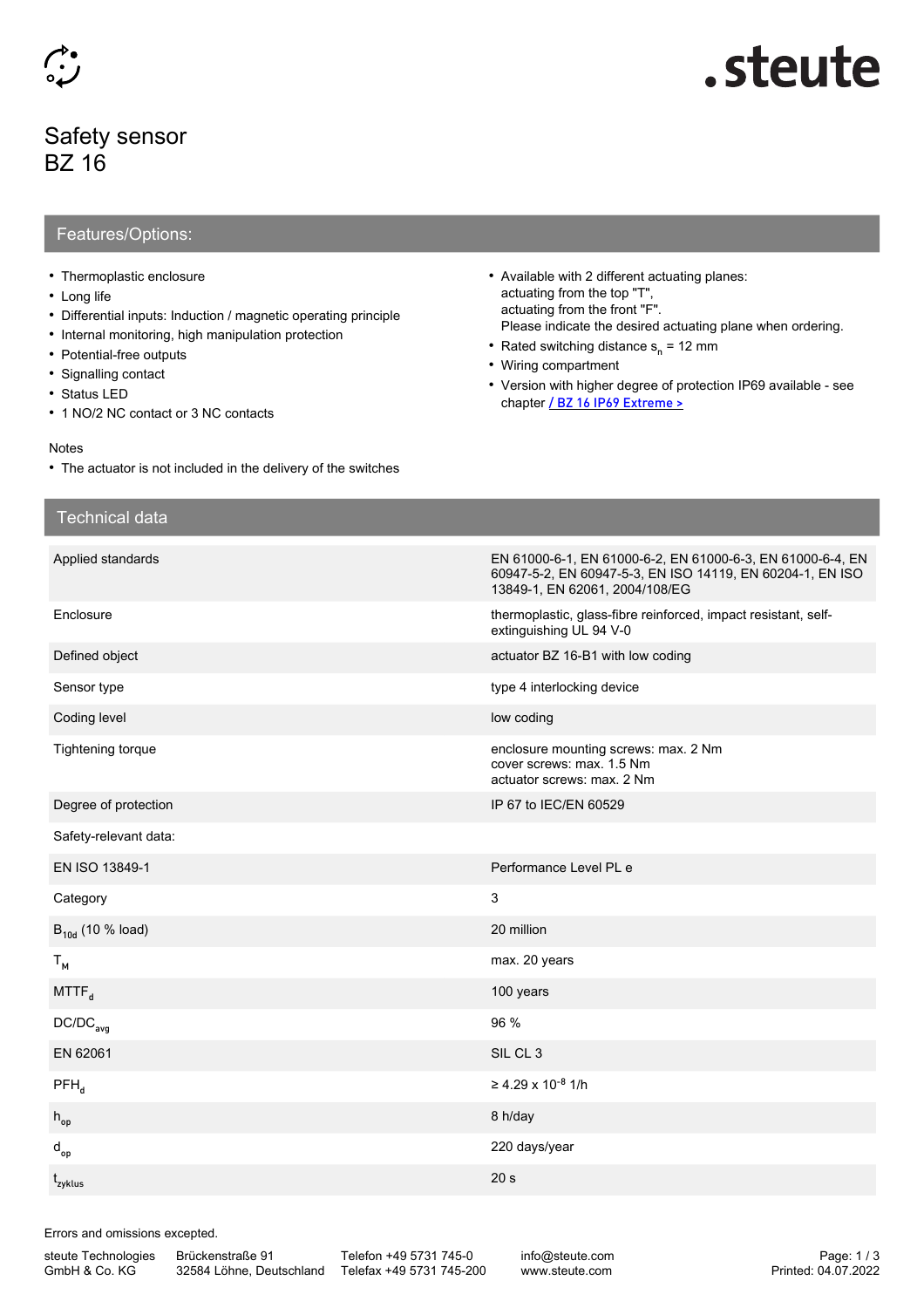## Safety sensor BZ 16



| <b>Technical data</b>                                          |                                                                                                                                                                                                                                                                                     |
|----------------------------------------------------------------|-------------------------------------------------------------------------------------------------------------------------------------------------------------------------------------------------------------------------------------------------------------------------------------|
| Note                                                           | The safety-related data are based on a load of 24 V / 0.1 A /<br>DC-1 for the enabling paths. With higher load currents for the<br>enabling paths and other requirement rates n <sub>op</sub> , the safety-related<br>data vary from the given data and can be provided on request. |
| Rated switching distance s <sub>n</sub>                        | 12 mm (10 mm with flush mounting)                                                                                                                                                                                                                                                   |
| Assured switching distance »ON« s <sub>ao</sub>                | 10 mm (8 mm with flush mounting)                                                                                                                                                                                                                                                    |
| Assured switching distance »OFF« s <sub>ar</sub>               | 25 mm                                                                                                                                                                                                                                                                               |
| <b>Hysteresis</b>                                              | approx. 6 mm                                                                                                                                                                                                                                                                        |
| Sideways tolerance                                             | $\leq$ 3 mm                                                                                                                                                                                                                                                                         |
| Repeatability                                                  | ± 1 mm                                                                                                                                                                                                                                                                              |
| Rated operating current/voltage I <sub>s</sub> /U <sub>s</sub> | 140 mA/24 VDC ± 15 %<br>(reverse voltage protected);<br>output contacts: max. 3 A/24 VAC/DC, min. 10 mA/5 VAC/DC;<br>signalling contact: max. 1 A/24 VAC/DC, min. 100 µA/100 mVDC                                                                                                   |
| No-load supply current $I_n$                                   | $\leq 70$ mA                                                                                                                                                                                                                                                                        |
| Short-circuit protection                                       | $Ue$ : 0.25 A (slow blow);<br>output contacts: 4 A (gG/gN) incoming series-connected                                                                                                                                                                                                |
| Outputs                                                        | 2 enabling paths (2 NC or 1 NO/1 NC)<br>1 signalling contact (1 NC)                                                                                                                                                                                                                 |
| Switching voltage                                              | max. 30 VAC/DC                                                                                                                                                                                                                                                                      |
| Conditional short-circuit current                              | 100 A                                                                                                                                                                                                                                                                               |
| Utilisation category                                           | AC-15; DC-13 (output contacts)<br>AC-12; DC-12 (signalling contact)                                                                                                                                                                                                                 |
| Rated insulation voltage U <sub>i</sub>                        | <b>250 VAC</b>                                                                                                                                                                                                                                                                      |
| Rated impulse withstand voltage $U_{\text{imn}}$               | $1.5$ kV                                                                                                                                                                                                                                                                            |
| Voltage drop at I <sub>s</sub>                                 | max. $0.6V$                                                                                                                                                                                                                                                                         |
| Overvoltage category                                           | Ш                                                                                                                                                                                                                                                                                   |
| Switching frequency                                            | max. 1 Hz                                                                                                                                                                                                                                                                           |
| Attendance delay t <sub>v</sub>                                | $<$ 300 $\,$ ms                                                                                                                                                                                                                                                                     |
| Risk time                                                      | max. 165 ms                                                                                                                                                                                                                                                                         |
| Degree of pollution                                            | 3                                                                                                                                                                                                                                                                                   |
| Ambient temperature                                            | $0 °C  +55 °C$                                                                                                                                                                                                                                                                      |
| Storage and shipping temperature                               | $-20$ °C $\ldots$ +70 °C                                                                                                                                                                                                                                                            |
| Mechanical life                                                | 50 mio. operations                                                                                                                                                                                                                                                                  |

Errors and omissions excepted.

Brückenstraße 91

32584 Löhne, Deutschland Telefax +49 5731 745-200 Telefon +49 5731 745-0